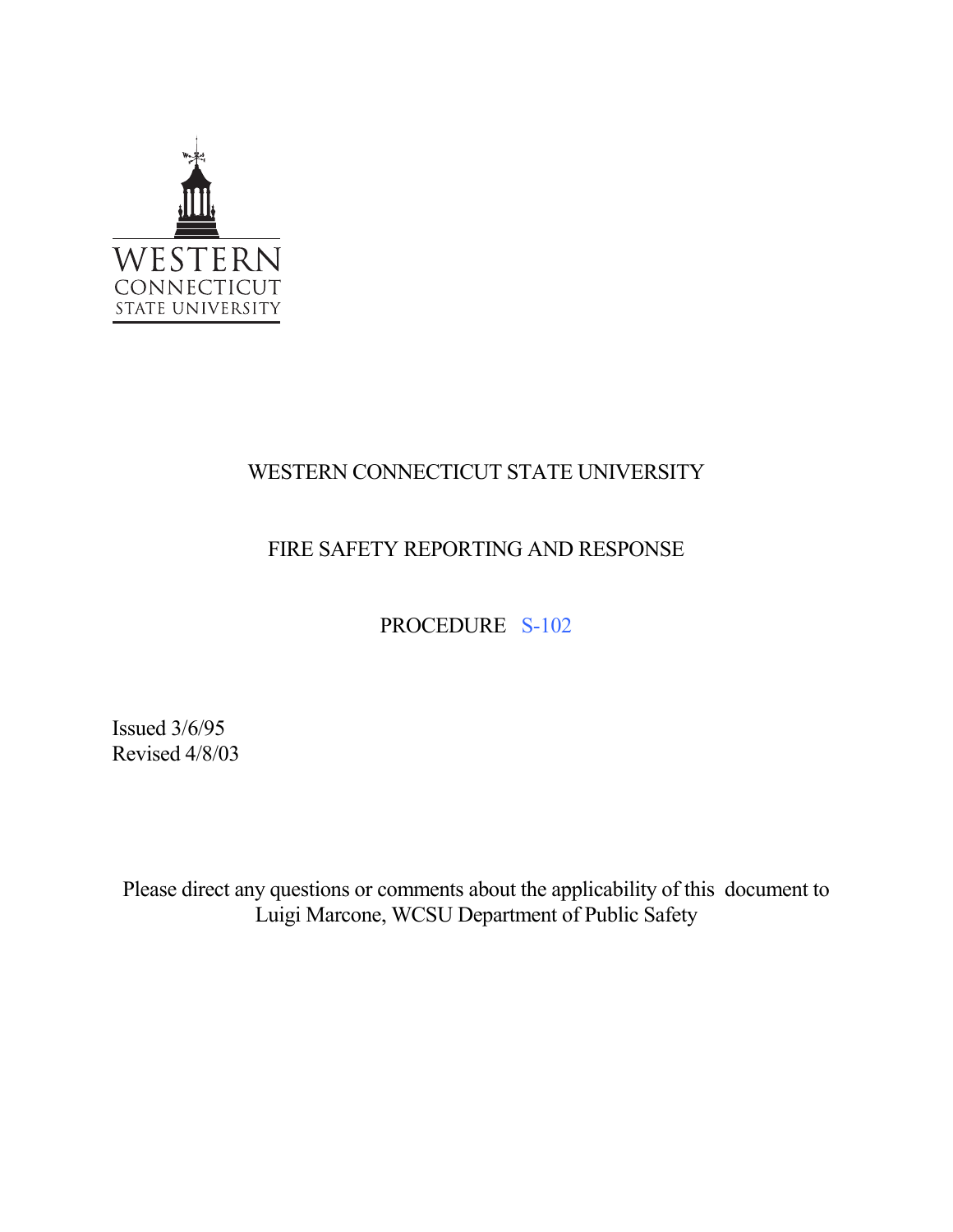#### 1.0 INTRODUCTION

#### 1.1 PURPOSE

This procedure establishes the reporting process to be undertaken by University personnel when any fire or smoke detection system or any component of said system is damaged, discharged or tampered with. This procedure has been established to ensure the safety of the University community and to ensure the timely repair or replacement of any damaged equipment.

- 1.2 APPLICATION The reporting functions of this procedure apply to all University personnel. Response function will be coordinated through the Department of Public Safety.
	- 1.3 REFERENCES NFPA 101 WCSU Police Department General Order 84-15
	- 1.4 DEFINITIONS Coordinator - Coordinator of Health, Safety, and Environmental Affairs NFPA - National Fire Protection Association

#### 2.0 PROCEDURE

2.1 REPORTING

All authorized and unauthorized use of any fire or smoke protection equipment must immediately be reported to the WCSU Police Department. Reports can be filed in person or by dialing 911 or 79300 on any University phone. Reportable incidences may include, but are not limited to:

- a. Discharged fire extinguishers
- b. Damaged or missing fire extinguishers
- c. Tampering with smoke detectors
- d. Damaged or nonfunctional exit or emergency lighting

## 2.2 RESPONSE

Response to all life safety equipment reports will be coordinated through the Department of Public Safety. All response during normal business hours will be handled by a representative of the Department of Public Safety. All off hours reports will be handled through the WCSU Police Department.

## 2.3 SPECIFIC RESPONSIBILITIES

## 2.3.1 PERSON MAKING REPORT

The person making the report is to provide information regarding the nature of the report. Specific information may include nature of report, location and name.

## 2.3.2 POLICE DISPATCHER

The Police Dispatcher is responsible for the record keeping and the notification of the appropriate response personnel.

#### 2.3.3 POLICE DEPARTMENT

Members of the WCSU Police Department are responsible for off hours response to reported incidences. Specific responsibilities include:

a. Investigate and report